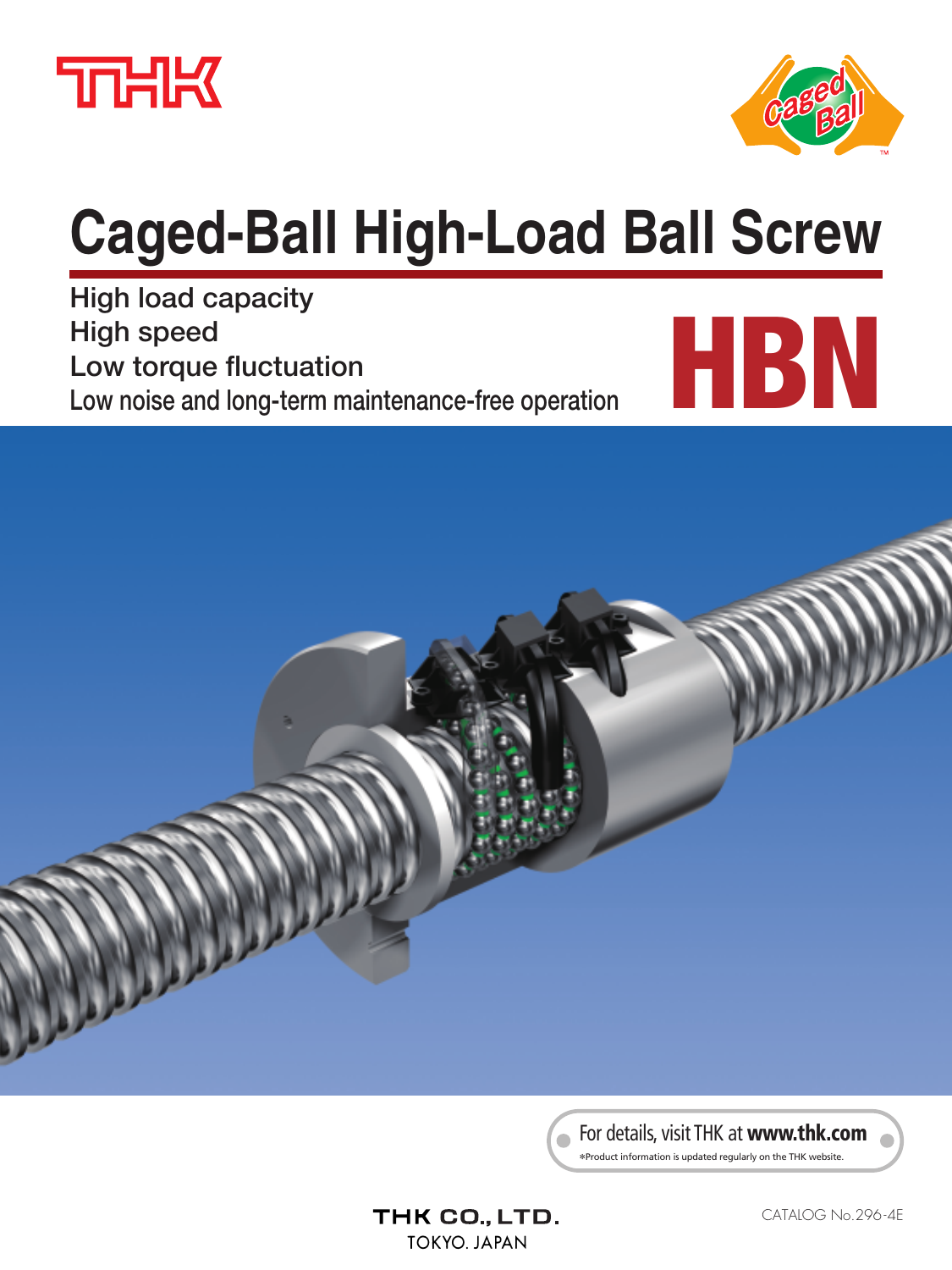# **Allows a machine used in high-load range to be motor driven Caged-Ball High-Load Ball Screw**





# **Construction**

Caged-Ball high-load ball screw model HBN is characterized by its internal structure design optimum for operation under high-load conditions and, thus, by a significantly enhanced load rating as compared with conventional ball screws.

Model HBN is provided with a ball cage that encases the balls to eliminate ball-to-ball collisions and friction and improve the retention of a lubricant. This allows a longer service life, lower noises, and lower torque fluctuation even under high-load conditions.

Model HBN supports a circulating mechanism with enhanced strength that allows the return piece to pick up balls in the near tangential direction. The circulating mechanism makes the use with DN value 130,000 possible.

# **Applications**

- Injection molding machine
- Pressing machine
- Blow molding machine
- Extrusion molding machine
- Other machines

**In particular,**

### *you can use HBN efficiently instead of a hydraulic cylinder.*

Model HBN is more excellent than the hydraulic cylinder in terms of:

- 1. energy saving (power consumption 1/5 to 1/3 times less than that of the hydraulic cylinder);
- 2. clean environment;
- 3. machine controllability;
- 4. maintainability; and
- 5. positioning accuracy.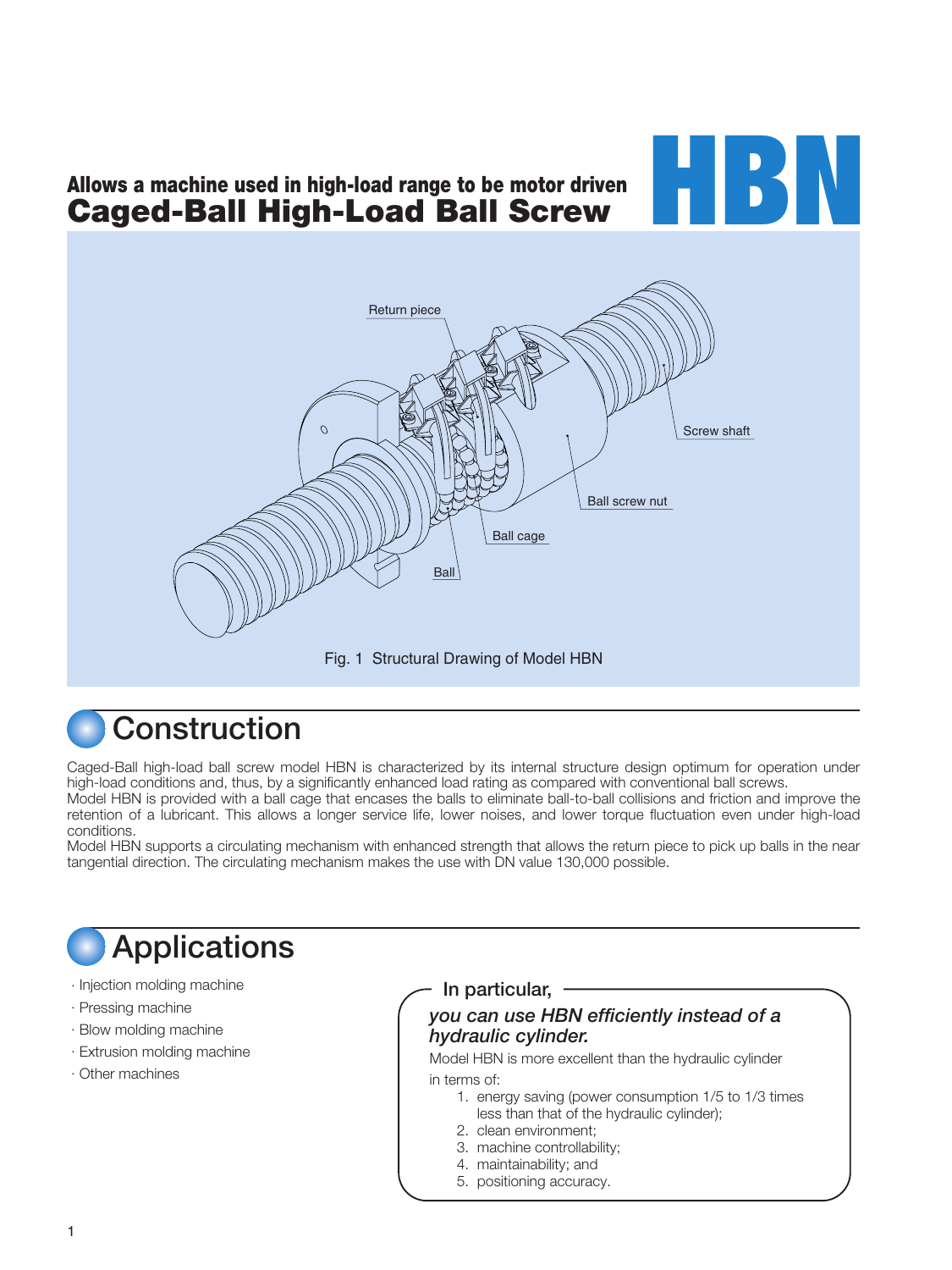

#### **High load**

The HBN has the internal structure suitable for a high load. It takes full advantage of the ball cage, being resistant to the load rating load more than twice higher that of the conventional product.

### **High speed**

The return piece for the HBN is based on the circulating mechanism that picks up balls in the near tangential direction. The nearly ideal circulating mechanism allows balls to run unforcedly. It enables the use of the return piece and the ball cage designed to provide sufficient strength, under the DN value rated at 130,000.



#### **Smooth motion**

The use of a ball cage eliminates ball-to-ball friction, offering higher durability, lower dynamic torque fluctuation, and smoother motion.

#### **Low noise**

The use of a ball cage eliminates collision noise. The return piece has no lips and picks up balls and is also capable of suppressing collision noise. It contributes to implementing operation under lower noises.

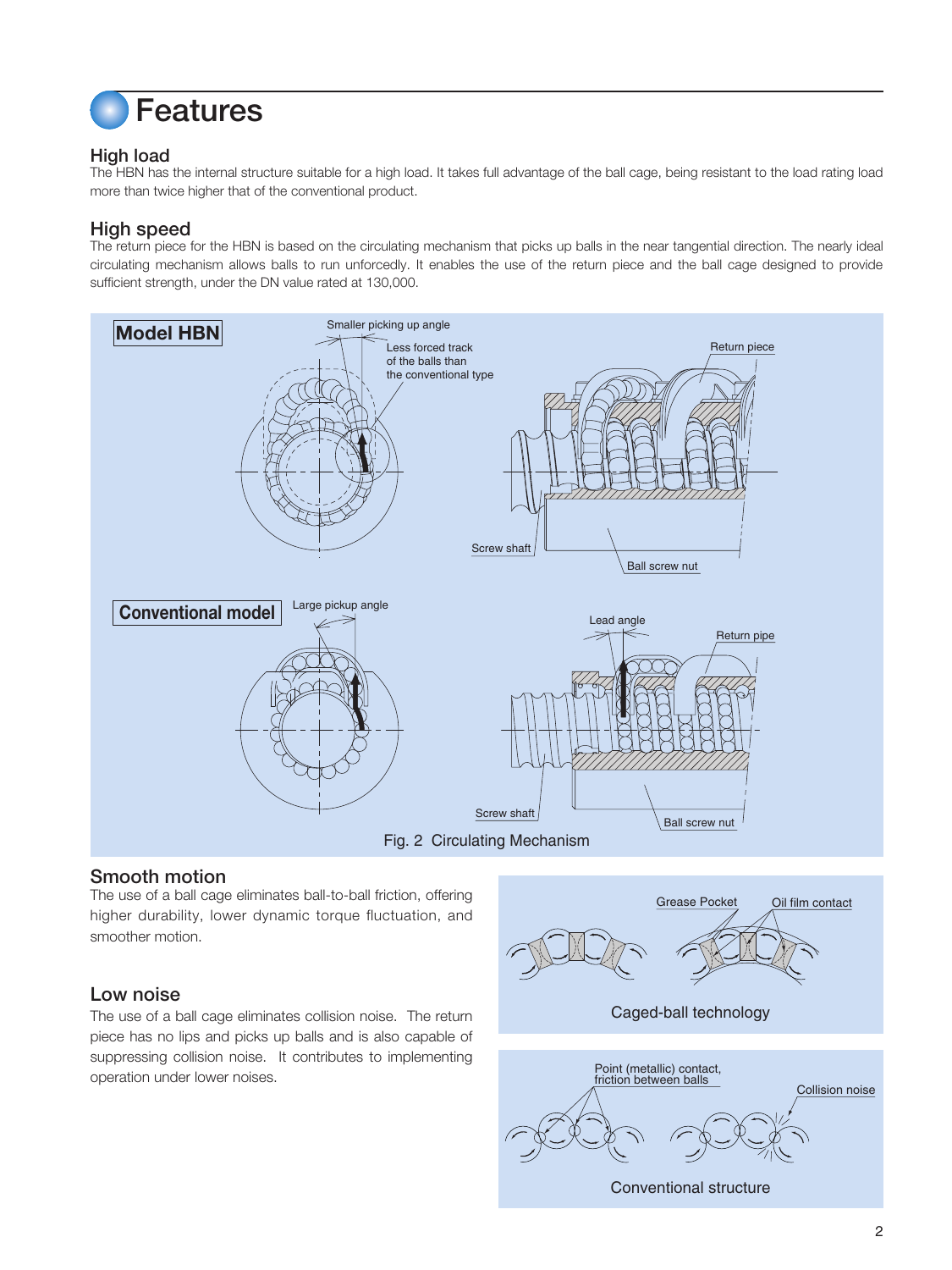

### ■**Data of a load durability test for HBN**

Load durability testing

Test piece: HBN5016-7. 5RRG2+700LC7



Load durability tester



Loading pattern

Before testing After testing Before

testing After testing









Ball screw nut Ball screw shaft Balls Balls Ball Cage

## **Result**

**The HBN has incurred no errors over 3 million cycles of running. (Still running)**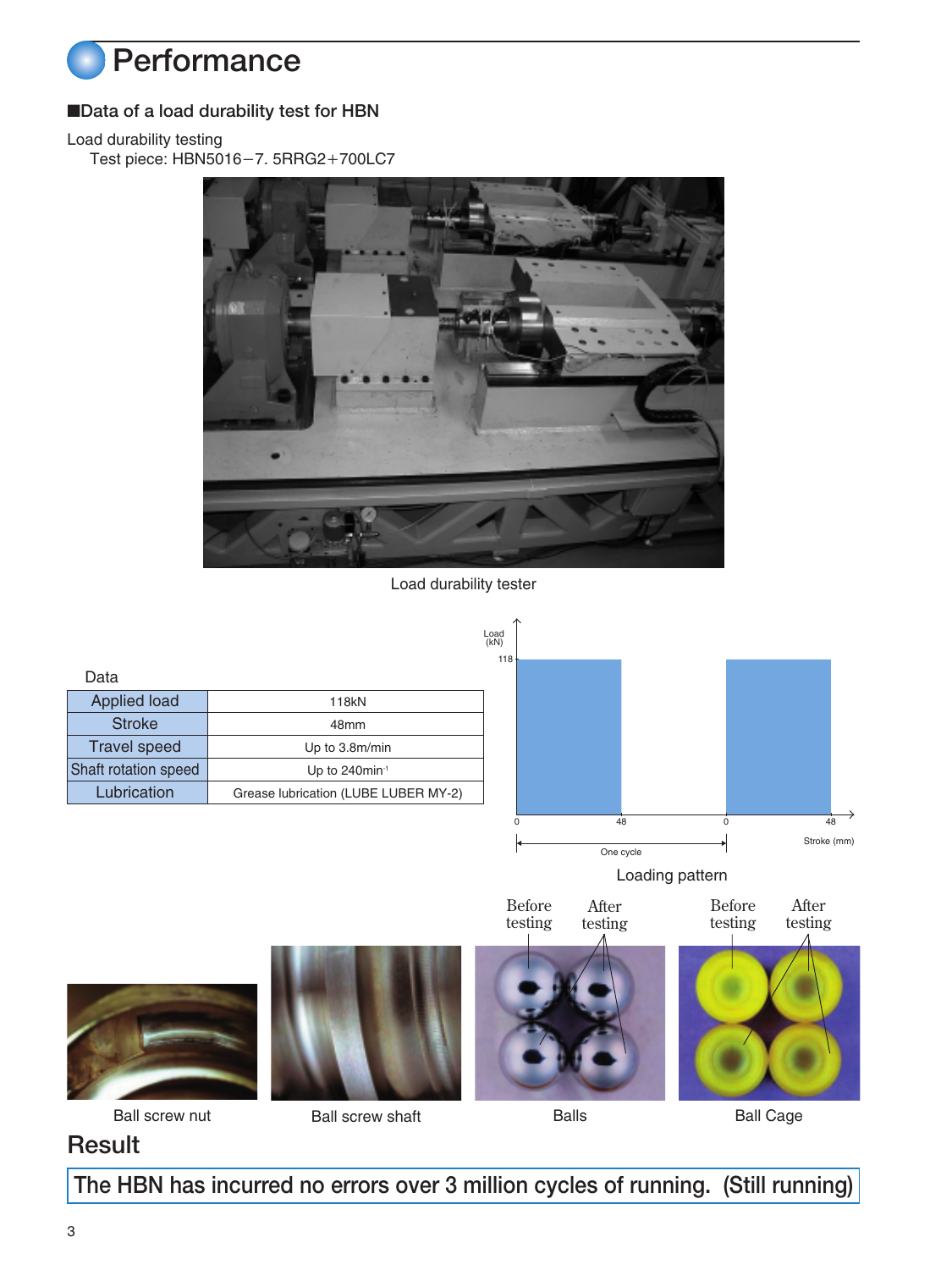### ■**Data of a high-speed durability test for HBN**

High-speed durability testing

Test piece:  $HBN5016-7.$  5RRG2+1200LC7

Data

| <b>Stroke</b>        | 480mm                                |
|----------------------|--------------------------------------|
| <b>Travel speed</b>  | Up to 40m/min                        |
| Acceleration         | Up to $9.8m/s^2$                     |
| Shaft rotation speed | Up to 2500min <sup>-1</sup>          |
| Lubrication          | Grease lubrication (LUBE LUBER MY-2) |

### **Result**

**The HBN has incurred no errors over 2,000 km of running. (Still running)**

#### ■**Data of smoothness evaluation**

#### Torque measurement Test piece: HBN5016-7. 5RRG2+1200LC7

Data

| <b>Stroke</b>        | 200 <sub>mm</sub>                    |
|----------------------|--------------------------------------|
| <b>Travel speed</b>  | 0.96m/min                            |
| Shaft rotation speed | $60$ min <sup>-1</sup>               |
| Lubrication          | Grease lubrication (LUBE LUBER MY-2) |

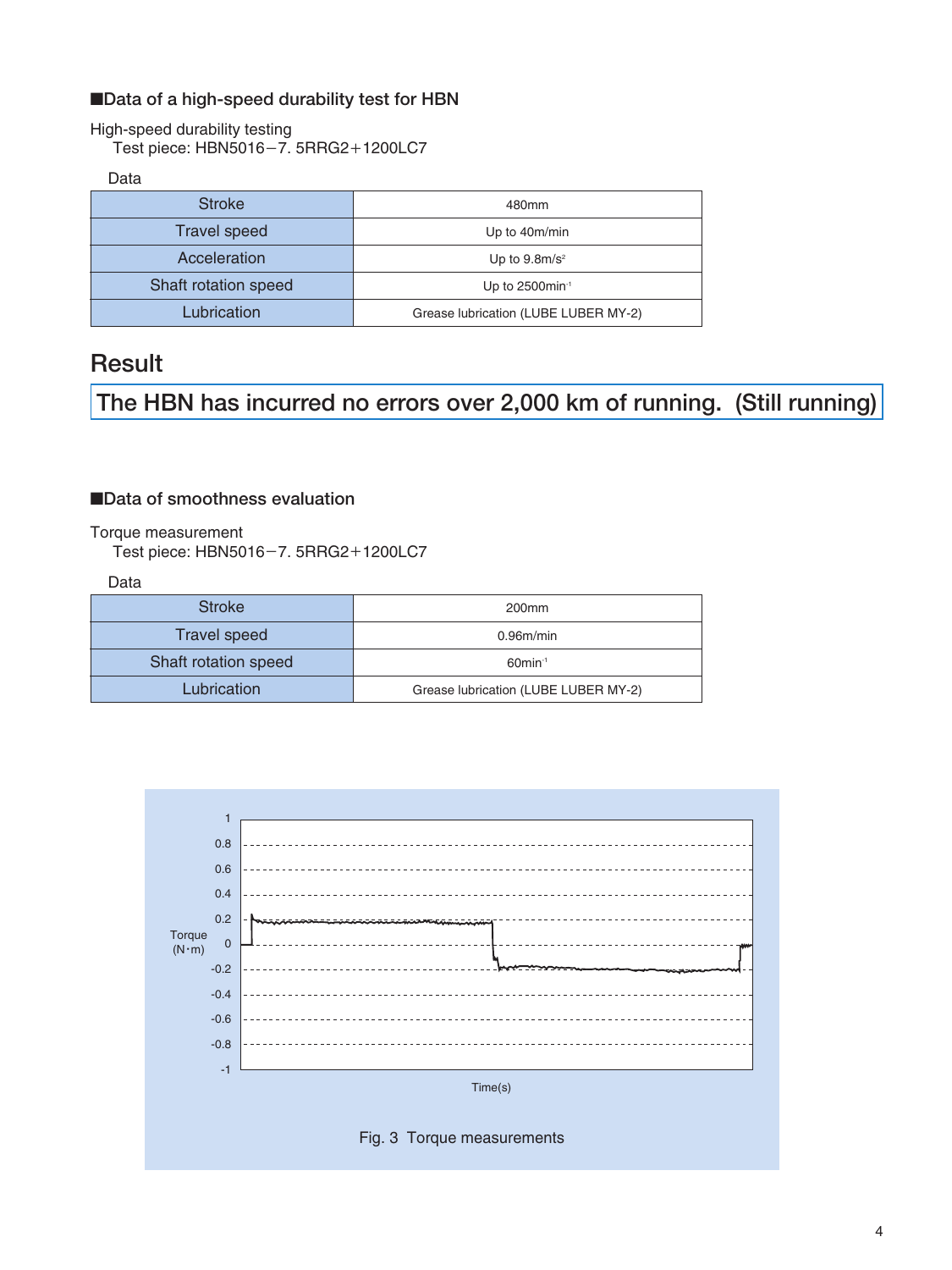### ■**Data of a noise test for HBN**

#### Noise measurement

Test pieces: HBN3210-5RRG2+994LC7 : BNF3210-5RRG2+994LC7





### **Result**

**HBN produces 3 to 5 dBA less noise than the conventional product.**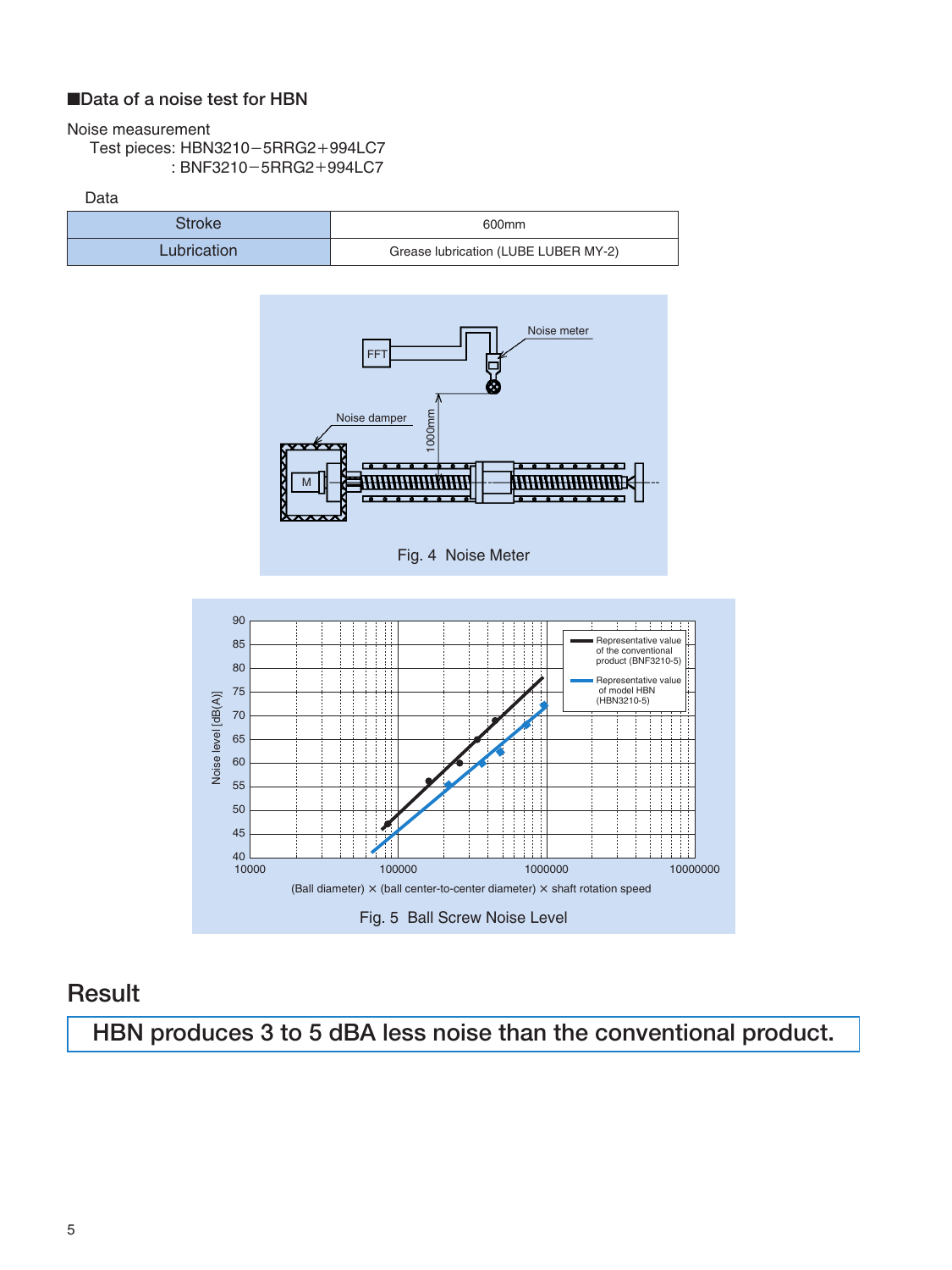# **Static Safety Factor**

### **The basic static load rating C0a**

The basic static load rating (C<sub>oa</sub>) generally equals to the permissible axial load of a Ball Screw. Depending on the conditions, it is necessary to take into account the following static safety factor against the calculated load. When the Ball Screw is stationary or in motion, unexpected external force may be applied through an inertia caused by the impact or the start and stop.

|                                | Static safety factor                                                                                    |                               |  |  |  |  |  |  |  |  |
|--------------------------------|---------------------------------------------------------------------------------------------------------|-------------------------------|--|--|--|--|--|--|--|--|
|                                | $Fa_{max} = \frac{C_0a}{f_s}$                                                                           |                               |  |  |  |  |  |  |  |  |
| Co <sub>a</sub><br>$f_{\rm s}$ | <b>Fa<sub>max</sub>:</b> Permissible Axial Load<br>: Basic static load rating<br>: Static safety factor | [kN]<br>[kN]<br>(see Table 1) |  |  |  |  |  |  |  |  |

#### Table 1 Static Safety Factor (fs)

| Machine<br>using<br>the LM system | Load conditions             | Lower<br>limit of fs |
|-----------------------------------|-----------------------------|----------------------|
| General indus-<br>trial machinery | Without vibration or impact | 1.0 to $3.5$         |
|                                   | With vibration or impact    | 2.0 to 5.0           |
|                                   | Without vibration or impact | 1.0 to 4.0           |
| Machine tool                      | With vibration or impact    | 2.5 to 7.0           |

The basic static load rating (Coa) is a static load with a constant direction and magnitude whereby the sum of the permanent deformation of the rolling element and that of the raceway on the contact area under the maximum stress is 0.0001 times the rolling element diameter. With the Ball Screw, it is defined as the axial load. (Specific values of each Ball Screw model are indicated in the specification tables for the corresponding model number.)

#### ■**Safety Factor as Regards the Permissible Load (Model HBN)**

High-load Ball Screw model HBN is designed to achieve a longer service life under high-load conditions than conventional ball screws. It is necessary to take into account the permissible load Fp for the axial load. The permissible load Fp is the maximum axial load that the high-load Ball Screw can receive. Be sure to use the product within this value.

When a largest thrust load acting on the ball screw undergoes change due to shock or other factors, safety must be taken into consideration as regards to the permissible load Fp.

Fp<br>Fa

| <b>Fp</b> : Permissible load   | [kN] |
|--------------------------------|------|
| <b>Fa</b> : Applied Axial Load | [kN] |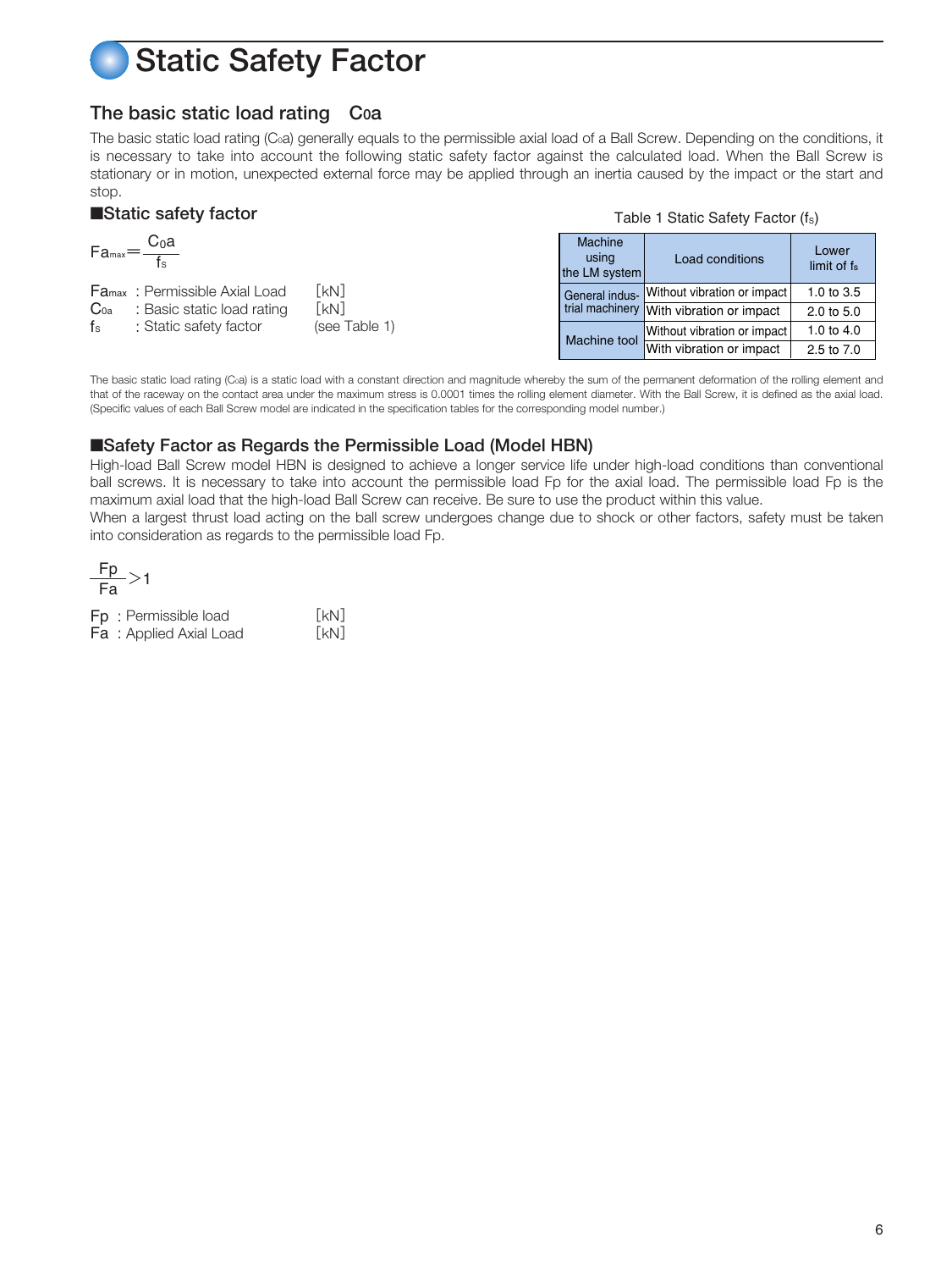# **Rated Life and Service Life Time**

### **Basic dynamic load rating Ca**

The basic dynamic load rating (Ca) is used in calculating the service life when a Ball Screw operates under a load. The basic dynamic load rating is a load with interlocked direction and magnitude under which the nominal life (L) equals to 10<sup>6</sup>rev. when a group of the same Ball Screw units independently operate. (Specific basic dynamic load ratings (Ca) are indicated in the specification tables of the corresponding model numbers.)

#### ■**Rated Life**

The service life of the Ball Screw is calculated from the following equation using the basic dynamic load rating (Ca) and the applied axial load.

#### ● Nominal Life (Total Number of Revolutions)

$$
L = \left(\frac{Ca}{f_w \cdot Fa}\right)^3 \times 10^6
$$

L : Nominal life [rev] (total number of revolutions) Ca : Basic dynamic load rating [N] **Fa** : Applied axial load [N] fw : Load factor (See Table 2)

| Table 2 Load factor $(f_w)$ |                              |              |  |  |  |  |  |  |  |  |
|-----------------------------|------------------------------|--------------|--|--|--|--|--|--|--|--|
| Vibrations/<br>impact       | f.                           |              |  |  |  |  |  |  |  |  |
| Faint                       | Very low<br>V≤0.25 m/s       | 1 to 1.2     |  |  |  |  |  |  |  |  |
| Weak                        | Slow<br>$0.25 < V \le 1$ m/s |              |  |  |  |  |  |  |  |  |
| Medium                      | Medium<br>$1 < V \leq 2$ m/s | $1.5$ to $2$ |  |  |  |  |  |  |  |  |
| Strong                      | High<br>$V>2$ m/s            | 2 to 3.5     |  |  |  |  |  |  |  |  |

\* For the rated service life, the load is calculated under condition that proper lubrication is applied and products are mounted within the suggested alignment values. The mounting components and surface are not prepared correctly, it can have adverse affect on the service life.

#### ■**Service life time**

If the revolutions per minute is determined, the service life time can be calculated from the following equation using the nominal life (L).

| $\mathsf{L}_{\mathsf{h}} =$ | $60\times N$                                                                             | $L \times Ph$<br>$2\times60\times n\times l_s$ |
|-----------------------------|------------------------------------------------------------------------------------------|------------------------------------------------|
|                             | $L_h$ : Service life time<br>$N:$ Revolutions per minute<br>n : Number of reciprocations | [h]<br>$[min^{-1}]$                            |
|                             | per minute<br><b>Ph:</b> Ball Screw lead<br>$\ell_{s}$ : Stroke length                   | $[min^{-1}]$<br>[mm]<br>[mm]                   |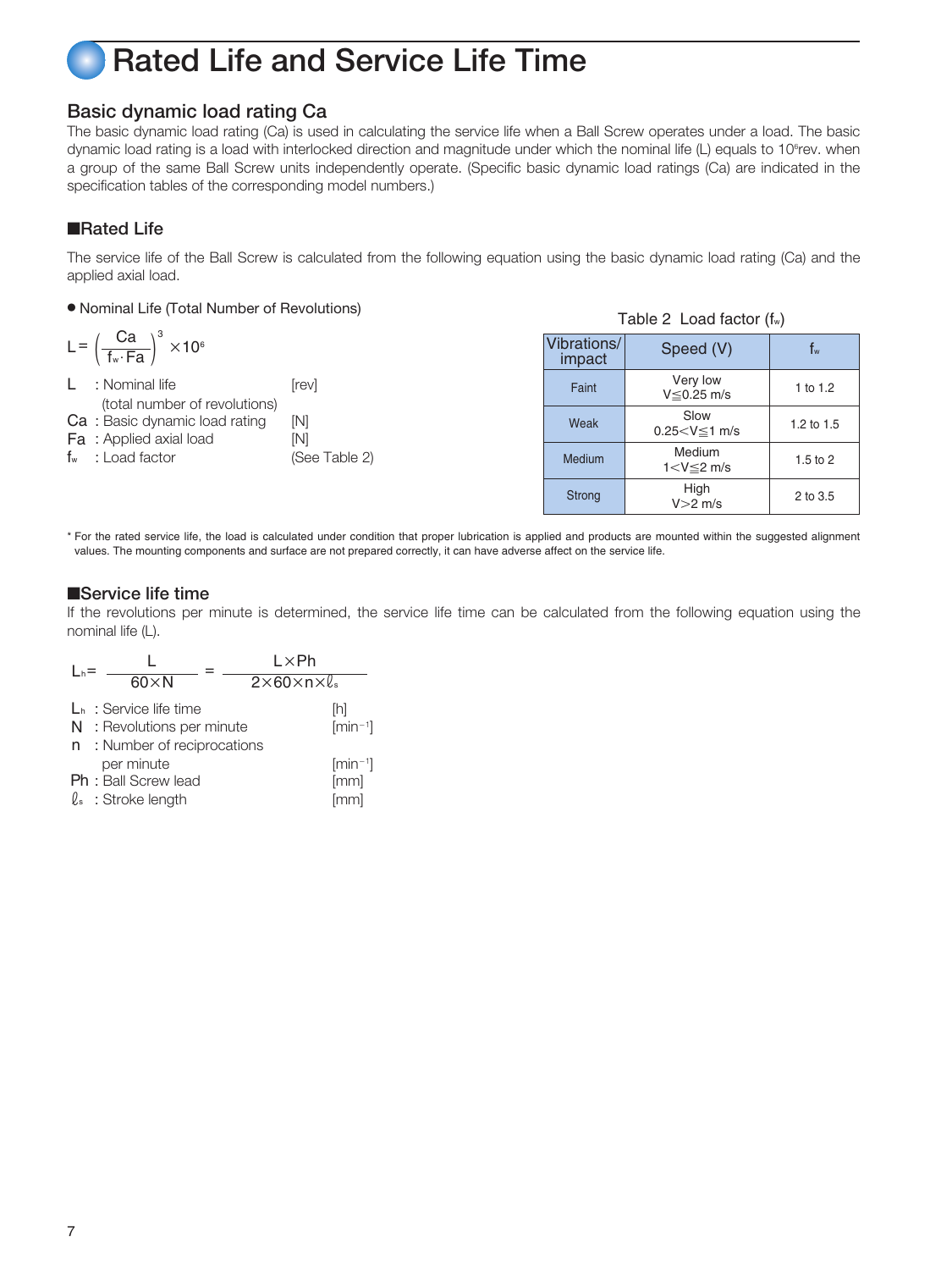# **Accuracy Standard and Axial Clearance**

### **Accuracy standard**

The THK high-load ball screw is manufactured according to JIS B 1192 (precision ball screw) in terms of accuracy. The lead accuracy is measured using a reliable laser instrument for assurance. For details about the standard value, see our general catalog.

#### **Axial clearance**

The  $\overline{h}$  high-load ball screw is accompanied by the standard G2 axial clearance. Ball screws with other clearance are also available if you need them. (See the Table below.) The ball screw with the GT or G1 clearance under C7 may have a partially negative clearance.

| $1$ abio $L$ , with order and $\sigma$ |            |             |           |           |  |  |  |  |
|----------------------------------------|------------|-------------|-----------|-----------|--|--|--|--|
| Clearance symbol                       |            |             | G2        | G3        |  |  |  |  |
| Axial clearance                        | 0 to 0.005 | 0 to $0.01$ | 0 to 0.02 | 0 to 0.05 |  |  |  |  |

Table 2 Axial Clearance

# **High-Load Ball Screw Installation**

Generally, the axial load applied to the ball screw is absorbed by a flange surface. We recommend using the following approach to installation. If the bolt is subject to a tensile load depending on the installation condition, you should fully consider the bolt strength.

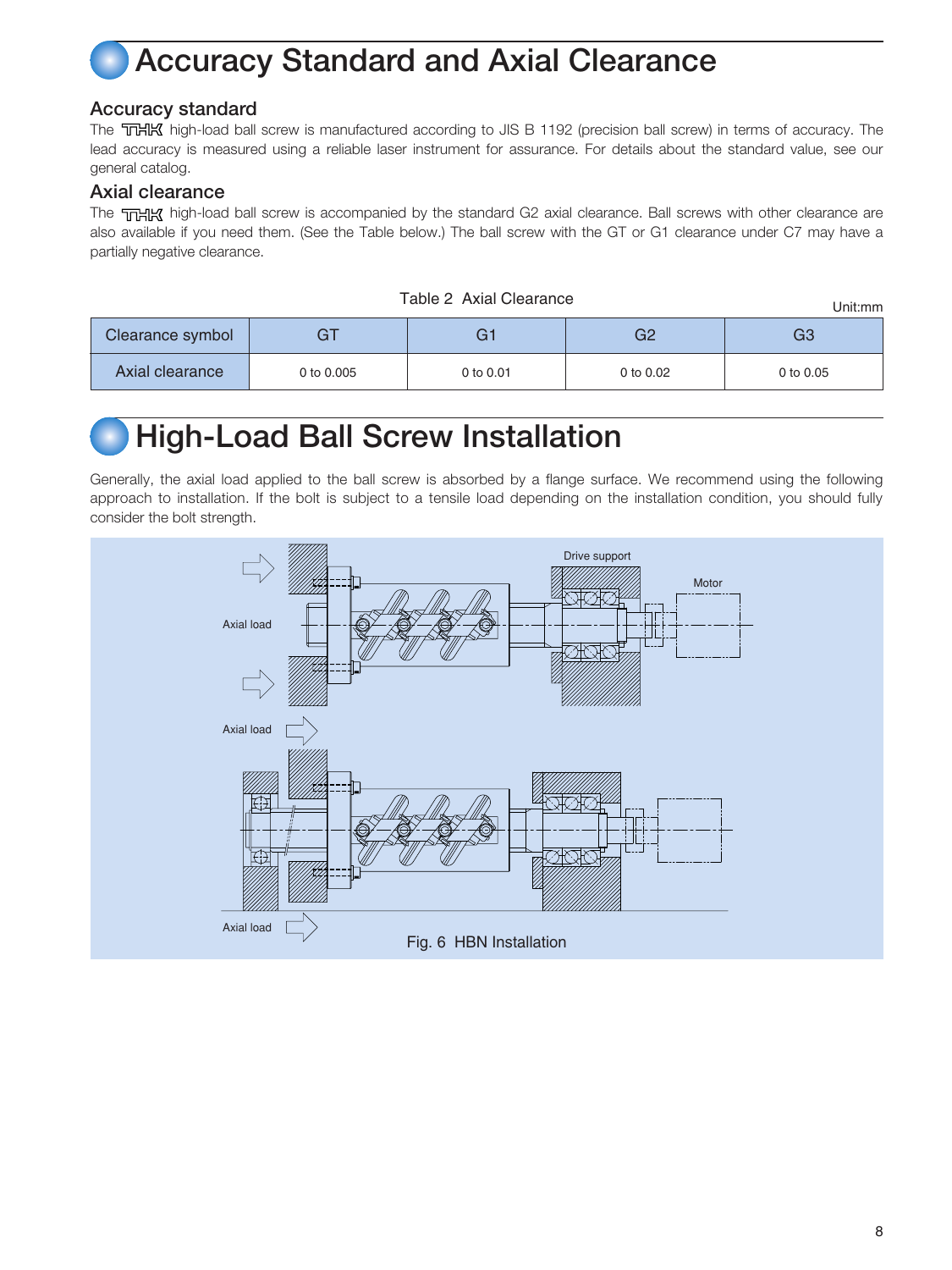# **Model HBN**





Models HBN3210 to 3612

|               | <b>Screw</b>            | Lead | <b>Ball center-</b>   | <b>Thread</b>     | No. of             |       | Basic load rating | <b>Permissible</b><br>load* | <b>Rigidity</b> |
|---------------|-------------------------|------|-----------------------|-------------------|--------------------|-------|-------------------|-----------------------------|-----------------|
| Model No.     | shaft outer<br>diameter |      | to-center<br>diameter | minor<br>diameter | loaded<br>circuits | Ca    | Coa               | Fp                          | K               |
|               | d                       | Ph.  | dp                    | dc                | Rows $\times$ tums | [KN]  | [KN]              | [KN]                        | [N/ $\mu$ m]    |
| HBN 3210-5    | 32                      | 10   | 34.0                  | 26.0              | $2\times2.5$       | 102.9 | 191.3             | 31.9                        | 1077            |
| HBN 3610-5    | 36                      | 10   | 38.0                  | 30.0              | $2\times2.5$       | 108.2 | 220.4             | 33.5                        | 1176            |
| HBN 3612-5    | 36                      | 12   | 38.4                  | 29.0              | $2\times2.5$       | 141.1 | 267.7             | 43.7                        | 1207            |
| HBN 4010-7.5  | 40                      | 10   | 42.0                  | 34.0              | $3\times2.5$       | 162.6 | 366.0             | 50.4                        | 1910            |
| HBN 4012-7.5  | 40                      | 12   | 42.4                  | 33.0              | $3\times2.5$       | 212.4 | 441.6             | 65.8                        | 1922            |
| HBN 5010-7.5  | 50                      | 10   | 52.0                  | 44.0              | $3\times2.5$       | 179.1 | 462.7             | 55.5                        | 2279            |
| HBN 5012-7.5  | 50                      | 12   | 52.4                  | 43.0              | $3\times2.5$       | 235.7 | 572.2             | 73.1                        | 2345            |
| HBN 5016-7.5  | 50                      | 16   | 53.0                  | 39.6              | $3\times2.5$       | 379.6 | 820.9             | 117.7                       | 2392            |
| HBN 6316-7.5  | 63                      | 16   | 66.0                  | 52.6              | $3\times2.5$       | 427.1 | 1043.8            | 132.4                       | 2898            |
| HBN 6316-10.5 | 63                      | 16   | 66.0                  | 52.6              | $3\times3.5$       | 577.1 | 1461.3            | 178.9                       | 4029            |
| HBN 6320-7.5  | 63                      | 20   | 66.5                  | 49.6              | $3\times2.5$       | 578.8 | 1283.1            | 179.4                       | 3030            |

Note: Permissible load Fp\* indicates the maximum load in the axial direction that the corresponding Ball Screw model can receive. All HBN models are designed to achieve long service life under higher loads than the conventional ball screw models.

| ■ Example of model number HBN3210-5 RR G2 +1200L C7 |          |  |
|-----------------------------------------------------|----------|--|
| coding                                              | 2 <br> 3 |  |

**1** Model number **2** Seal symbol (RR: labyrinth seals on both ends)

**3** Symbol for clearance in the axial direction  $\overline{4}$  Overall screw shaft length (mm) **5** Accuracy symbol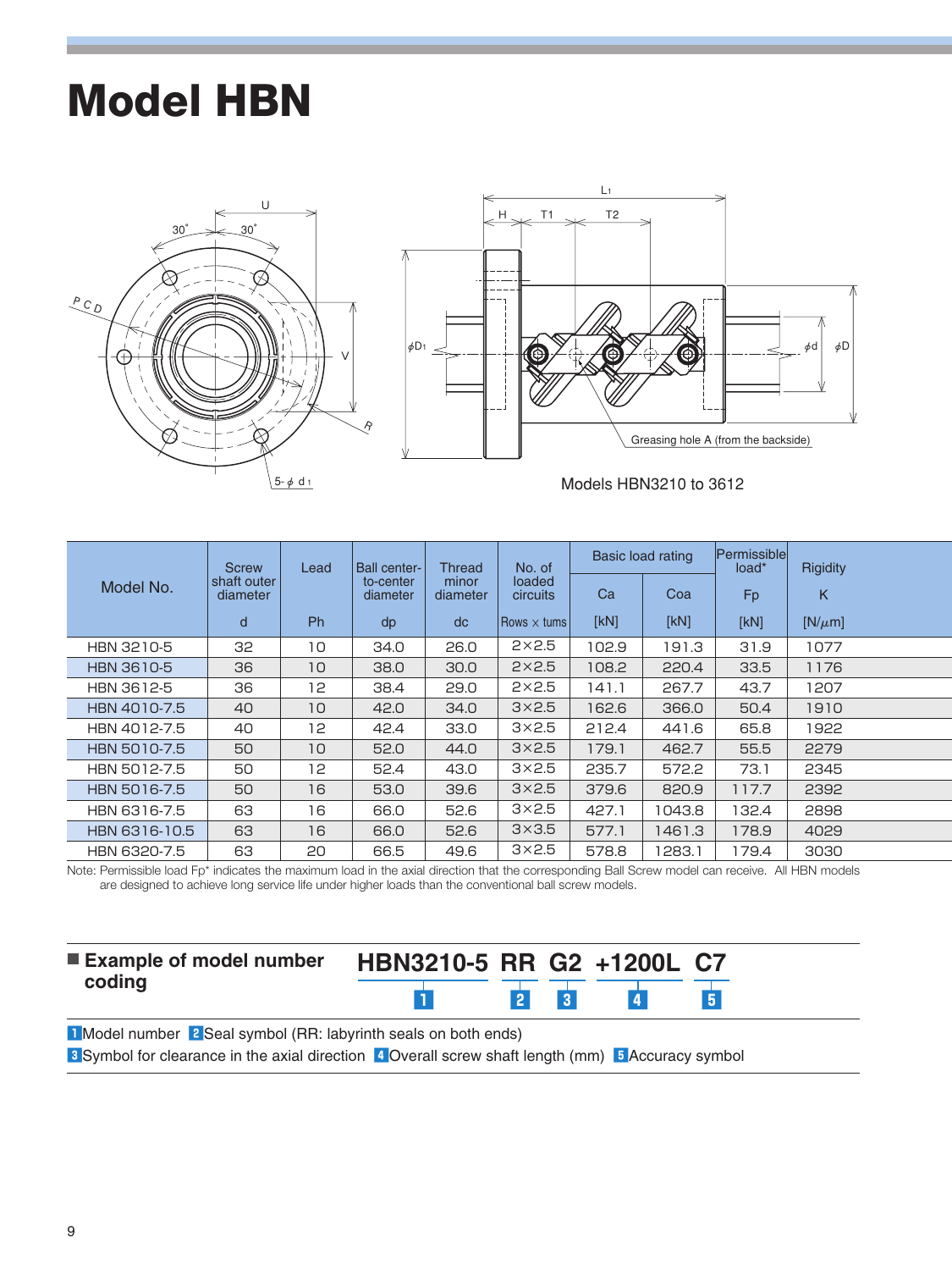

Models HBN4010 to 6320

|                            |        |                   |    |            |                |      |                |           |             |             |                  | Unit:mm                                            |                    |               |
|----------------------------|--------|-------------------|----|------------|----------------|------|----------------|-----------|-------------|-------------|------------------|----------------------------------------------------|--------------------|---------------|
| Nut dimensions             |        |                   |    |            |                |      |                |           |             |             |                  | <b>Screw shaft</b>                                 |                    |               |
| Outer<br>diameter diameter | Flange | Overall<br>length |    |            |                |      |                |           |             |             | Greasing<br>hole | inertial<br>moment/mm                              | <b>Nut</b><br>mass | Shaft<br>mass |
| D                          | $D_1$  | L1                | н  | <b>PCD</b> | d <sub>1</sub> | T1   | T <sub>2</sub> | $U_{MAX}$ | <b>VMAX</b> | <b>RMAX</b> | A                | $\left[\text{kg}\cdot\text{cm}^2/\text{mm}\right]$ | [kg]               | [kg/m]        |
| 58                         | 85     | 98                | 15 | 71         | 6.6            | 22   | 30             | 43        | 46          | 43.5        | M <sub>6</sub>   | $8.08 \times 10^{-3}$                              | 1.8                | 5.26          |
| 62                         | 89     | 98                | 15 | 75         | 6.6            | 22   | 30             | 45        | 50          | 46          | M <sub>6</sub>   | $1.29\times10^{2}$                                 | 1.9                | 6.79          |
| 66                         | 100    | 116               | 18 | 82         | 9              | 26   | 36             | 49        | 52.5        | 50          | M <sub>6</sub>   | $1.29 \times 10^{-2}$                              | 2.8                | 6.55          |
| 66                         | 100    | 135               | 18 | 82         | 9              | 23.5 | 30             | 46.5      | 54          | 48          | M <sub>6</sub>   | $1.97 \times 10^{2}$                               | 2.9                | 8.52          |
| 70                         | 104    | 152               | 18 | 86         | 9              | 26   | 36             | 51        | 56          | 52          | M <sub>6</sub>   | $1.97\times10^{2}$                                 | 3.7                | 5.24          |
| 78                         | 112    | 135               | 18 | 94         | 9              | 23.5 | 30             | 52        | 63.5        | 54.5        | M <sub>6</sub>   | $4.82 \times 10^{-2}$                              | 3.7                | 13.7          |
| 80                         | 114    | 152               | 18 | 96         | 9              | 26   | 36             | 56        | 66          | 58.5        | M <sub>6</sub>   | $4.82 \times 10^{2}$                               | 4.4                | 13.34         |
| 95                         | 135    | 211               | 28 | 113        | 9              | 37.5 | 48             | 64.5      | 69.6        |             | $65.2$  PT-1/8   | $4.82 \times 10^{2}$                               | 10.0               | 12.1          |
| 105                        | 139    | 211               | 28 | 122        | 9              | 37.5 | 48             | 70.5      | 82          |             | 72.5 PT-1/8      | $1.21\times10^{-1}$                                | 10.6               | 20.2          |
| 105                        | 139    | 259               | 28 | 122        | 9              | 53.5 | 64             | 70.5      | 82          | 73          | $PT-1/8$         | $1.21 \times 10^{-1}$                              | 17.4               | 20.2          |
| 117                        | 157    | 252               | 32 | 37         | 11             | 44   | 60             | 79        | 86.5        | 80          | $PT-1/8$         | $1.21\times10^{-1}$                                | 17.2               | 19.13         |

**Note**

Each rigidity value in the table represent the spring constant obtained from the load and the elastic displacement when a load in the axial direction that is 30% of the basic dynamic load rating (Ca) is applied.

Since this value does not include rigidity of parts related to the ball screw nut mounting section, the actual rigidity may be approx. 80% of this value. If the load in the axial direction (Fa) is not equal to 0.3 Ca, the rigidity value (K<sub>N</sub>) can be obtained in the following equation.

$$
K_N=K \left(\frac{Fa}{0.3Ca}\right)^{\frac{1}{3}}
$$

K:Rigidity value in the table

Unit:mm